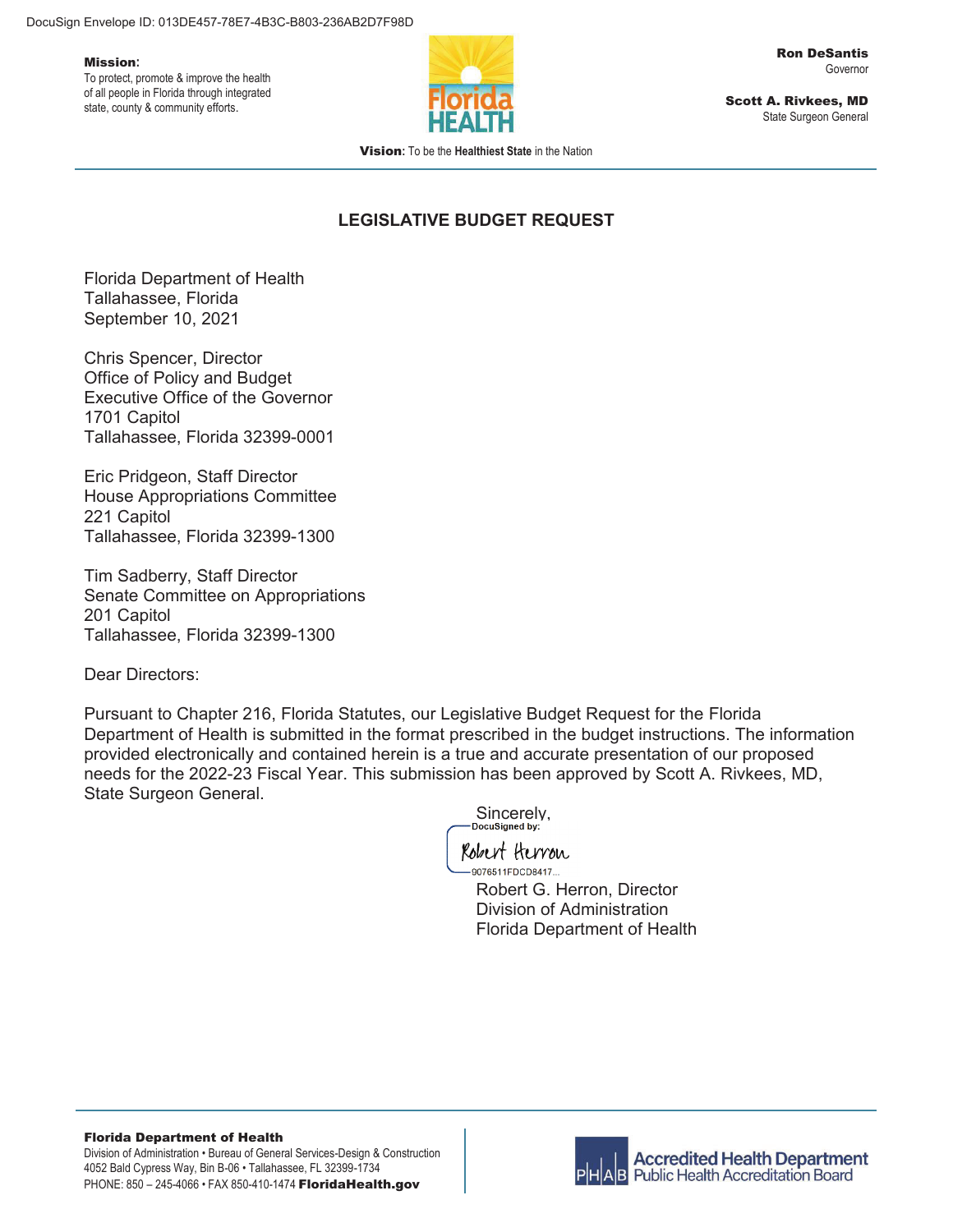# DocuSian

#### **Certificate Of Completion** Envelope Id: 013DE45778E74B3CB803236AB2D7F98D Status: Completed Subject: Please DocuSign: 2022-23 Letter of Transmittal\_080921.docx Source Envelope: Document Pages: 1 **Signatures: 1** Signatures: 1 **Envelope Originator: Envelope Originator:** Certificate Pages: 4 Initials: 0 Nicolle McDermott AutoNav: Enabled nicolle.mcdermott@flhealth.gov EnvelopeId Stamping: Enabled IP Address: 167.78.12.111 Time Zone: (UTC-05:00) Eastern Time (US & Canada) **Record Tracking** Status: Original Holder: Nicolle McDermott Location: DocuSign 9/10/2021 2:13:21 PM nicolle.mcdermott@flhealth.gov **Signer Events Signature Signature Signature Timestamp** DocuSigned by: Robert Herron Sent: 9/10/2021 2:15:18 PM Robert Herron Robert.Herron@flhealth.gov Viewed: 9/10/2021 2:16:14 PM 9076511FDCD8417... Security Level: Email, Account Authentication Signed: 9/10/2021 2:16:28 PM (None) Signature Adoption: Pre-selected Style Using IP Address: 167.78.10.62 **Electronic Record and Signature Disclosure:**  Accepted: 9/10/2021 2:16:14 PM ID: 0666b160-9ffc-4dee-b59e-3e8483a338c4 **In Person Signer Events Signature Signature Timestamp Editor Delivery Events Status Status Timestamp Agent Delivery Events Construction Status Agent Delivery Events Construction Status Timestamp Intermediary Delivery Events** Status Status Timestamp **Certified Delivery Events Status Status Timestamp Carbon Copy Events Status Status Carbon Copy Events Community Carbon Copy Events Witness Events Signature Signature Timestamp Notary Events Notary Events Signature Signature Timestamp Envelope Summary Events Status Status Timestamps** Envelope Sent Hashed/Encrypted 9/10/2021 2:15:18 PM Certified Delivered Security Checked 9/10/2021 2:16:14 PM Signing Complete Security Checked Security Checked 9/10/2021 2:16:28 PM Completed Security Checked 9/10/2021 2:16:28 PM **Payment Events Number 2 Status Status Timestamps Timestamps**

**Electronic Record and Signature Disclosure**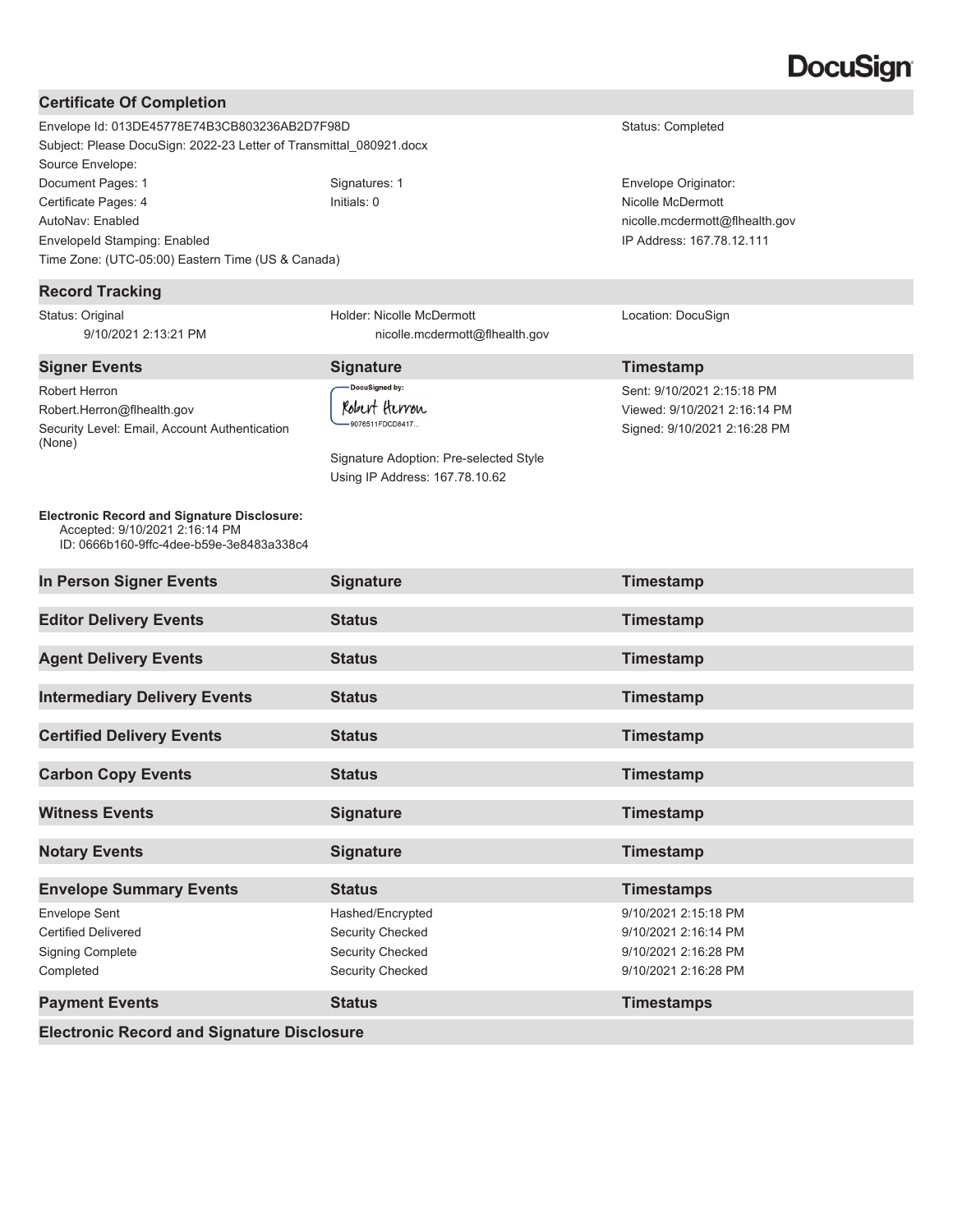# **ELECTRONIC RECORD AND SIGNATURE DISCLOSURE**

From time to time, Carahsoft OBO Florida Department of Health (we, us or Company) may be required by law to provide to you certain written notices or disclosures. Described below are the terms and conditions for providing to you such notices and disclosures electronically through your DocuSign, Inc. (DocuSign) Express user account. Please read the information below carefully and thoroughly, and if you can access this information electronically to your satisfaction and agree to these terms and conditions, please confirm your agreement by clicking the 'I agree' button at the bottom of this document.

### **Getting paper copies**

At any time, you may request from us a paper copy of any record provided or made available electronically to you by us. For such copies, as long as you are an authorized user of the DocuSign system you will have the ability to download and print any documents we send to you through your DocuSign user account for a limited period of time (usually 30 days) after such documents are first sent to you. After such time, if you wish for us to send you paper copies of any such documents from our office to you, you will be charged a \$0.00 per-page fee. You may request delivery of such paper copies from us by following the procedure described below.

## **Withdrawing your consent**

If you decide to receive notices and disclosures from us electronically, you may at any time change your mind and tell us that thereafter you want to receive required notices and disclosures only in paper format. How you must inform us of your decision to receive future notices and disclosure in paper format and withdraw your consent to receive notices and disclosures electronically is described below.

#### **Consequences of changing your mind**

If you elect to receive required notices and disclosures only in paper format, it will slow the speed at which we can complete certain steps in transactions with you and delivering services to you because we will need first to send the required notices or disclosures to you in paper format, and then wait until we receive back from you your acknowledgment of your receipt of such paper notices or disclosures. To indicate to us that you are changing your mind, you must withdraw your consent using the DocuSign 'Withdraw Consent' form on the signing page of your DocuSign account. This will indicate to us that you have withdrawn your consent to receive required notices and disclosures electronically from us and you will no longer be able to use your DocuSign Express user account to receive required notices and consents electronically from us or to sign electronically documents from us.

# **All notices and disclosures will be sent to you electronically**

Unless you tell us otherwise in accordance with the procedures described herein, we will provide electronically to you through your DocuSign user account all required notices, disclosures, authorizations, acknowledgements, and other documents that are required to be provided or made available to you during the course of our relationship with you. To reduce the chance of you inadvertently not receiving any notice or disclosure, we prefer to provide all of the required notices and disclosures to you by the same method and to the same address that you have given us. Thus, you can receive all the disclosures and notices electronically or in paper format through the paper mail delivery system. If you do not agree with this process, please let us know as described below. Please also see the paragraph immediately above that describes the consequences of your electing not to receive delivery of the notices and disclosures electronically from us.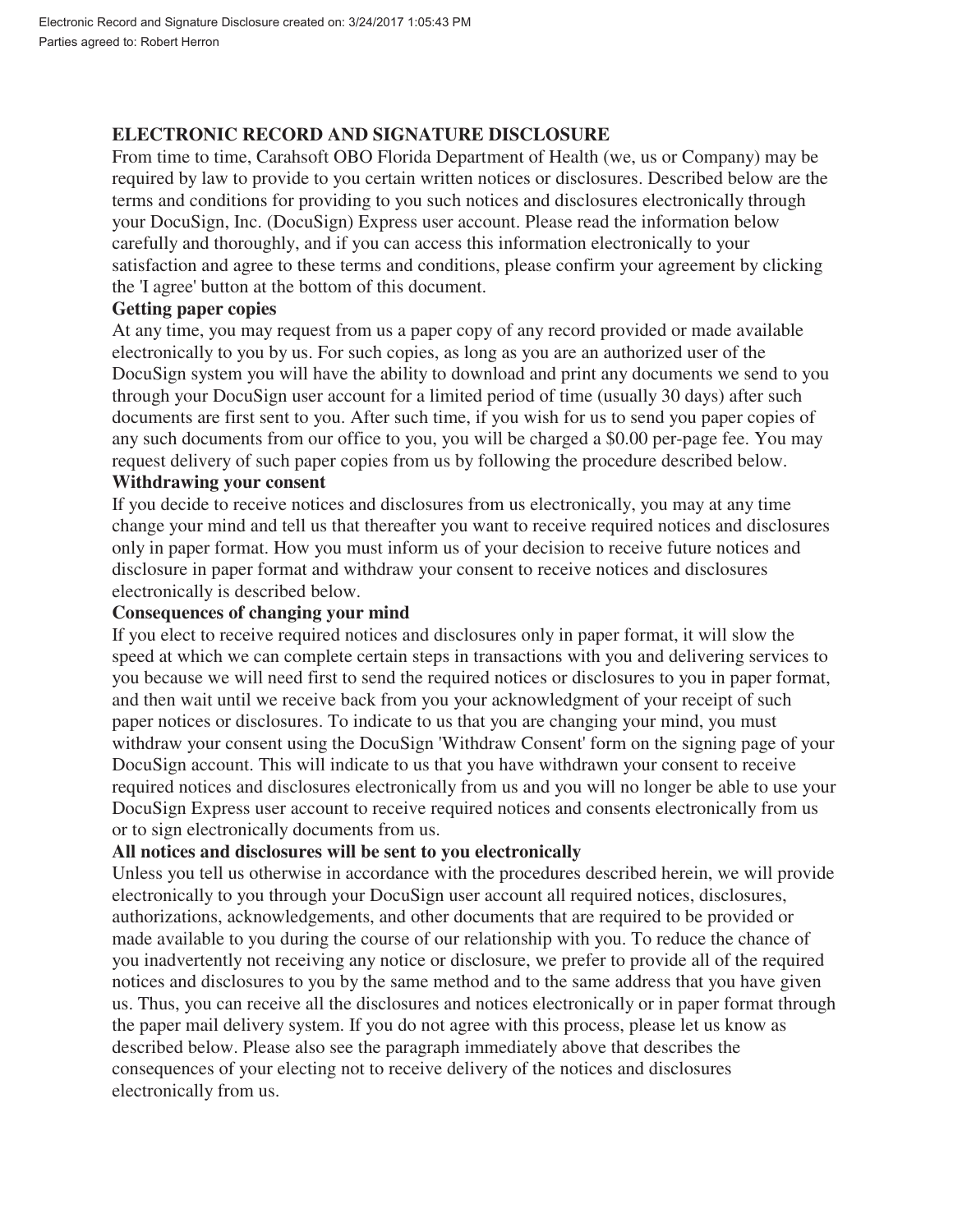# **How to contact Carahsoft OBO Florida Department of Health:**

You may contact us to let us know of your changes as to how we may contact you electronically, to request paper copies of certain information from us, and to withdraw your prior consent to receive notices and disclosures electronically as follows:

To contact us by email send messages to: antonio.dawkins@flhealth.gov

# **To advise Carahsoft OBO Florida Department of Health of your new e-mail address**

To let us know of a change in your e-mail address where we should send notices and disclosures electronically to you, you must send an email message to us at antonio.dawkins@flhealth.gov and in the body of such request you must state: your previous e-mail address, your new e-mail address. We do not require any other information from you to change your email address.. In addition, you must notify DocuSign, Inc to arrange for your new email address to be reflected in your DocuSign account by following the process for changing e-mail in DocuSign.

# **To request paper copies from Carahsoft OBO Florida Department of Health**

To request delivery from us of paper copies of the notices and disclosures previously provided by us to you electronically, you must send us an e-mail to antonio.dawkins@flhealth.gov and in the body of such request you must state your e-mail address, full name, US Postal address, and telephone number. We will bill you for any fees at that time, if any.

**To withdraw your consent with Carahsoft OBO Florida Department of Health** To inform us that you no longer want to receive future notices and disclosures in electronic format you may:

i. decline to sign a document from within your DocuSign account, and on the subsequent page, select the check-box indicating you wish to withdraw your consent, or you may; ii. send us an e-mail to antonio.dawkins@flhealth.gov and in the body of such request you must state your e-mail, full name, IS Postal Address, telephone number, and account number. We do not need any other information from you to withdraw consent.. The consequences of your withdrawing consent for online documents will be that transactions may take a longer time to process..

| <b>Operating Systems:</b>         | Windows2000? or WindowsXP?                   |
|-----------------------------------|----------------------------------------------|
| Browsers (for SENDERS):           | Internet Explorer 6.0? or above              |
| Browsers (for SIGNERS):           | Internet Explorer 6.0?, Mozilla FireFox 1.0, |
|                                   | NetScape 7.2 (or above)                      |
| Email:                            | Access to a valid email account              |
| <b>Screen Resolution:</b>         | $800 \times 600$ minimum                     |
| <b>Enabled Security Settings:</b> |                                              |
|                                   | • Allow per session cookies                  |
|                                   |                                              |
|                                   | •Users accessing the internet behind a Proxy |
|                                   | Server must enable HTTP 1.1 settings via     |
|                                   | proxy connection                             |

#### **Required hardware and software**

\*\* These minimum requirements are subject to change. If these requirements change, we will provide you with an email message at the email address we have on file for you at that time providing you with the revised hardware and software requirements, at which time you will have the right to withdraw your consent.